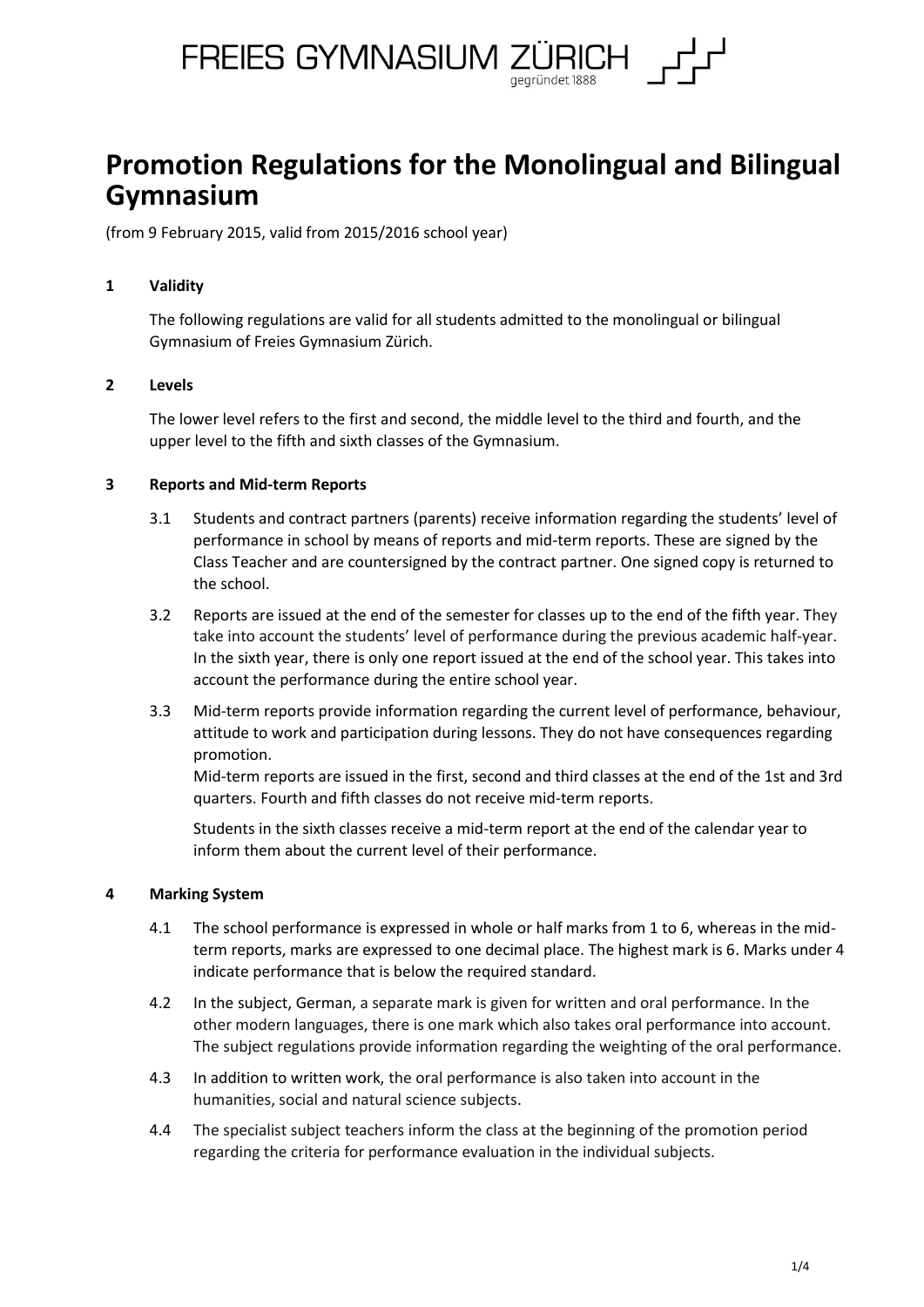4.5 In compulsory subjects that do not count towards the Matura, as well as in voluntary subjects, the comment "attended" may be entered in the report instead of a mark.

FREIES GYMNASIUM ZÜRICH

#### **5 Promotion Regulations**

- 5.1 Decisive subjects
	- 5.1.1 All subjects listed under Matura subjects according to the regulations of the Federal Council and the Swiss Conference of Cantonal Ministers of Education regarding the recognition of Matura certificates dated 16 January / 15 February 1995, and taught in the term in question receive equal weighting. The subject "Introduction to Economics and Law" also counts towards promotion.

aegründet 1888

5.1.2 The following subjects are decisive:

|   | lower level           |             | middle level                                           |    | upper level                 |
|---|-----------------------|-------------|--------------------------------------------------------|----|-----------------------------|
|   | (1st and 2nd classes) |             | (3rd and 4th classes)                                  |    | (5th and 6th classes)       |
| 1 | German                | 1           | German                                                 | 1  | German                      |
| 2 | French                | $2^{\circ}$ | French                                                 |    | 2 French                    |
| 3 | English               |             | 3 English or Greek                                     |    | 3 English or Greek          |
| 4 | <b>Mathematics</b>    | 4           | <b>Mathematics</b>                                     | 4  | Mathematics                 |
| 5 | <b>Biology</b>        | 5.          | Biology                                                |    | 5 Biology                   |
| 6 | Chemistry             | 6           | Chemistry                                              | 6  | Chemistry                   |
| 7 | Physics               |             | Physics                                                | 7  | Physics                     |
| 8 | History               | 8           | History                                                | 8  | History and Civic Education |
| 9 | Geography             | 9           | Geography                                              | 9  | Geography                   |
|   |                       | 10          | Introduction to Economics                              |    | 10 Core subject             |
|   |                       |             | and Law                                                | 11 | Supplementary subject       |
|   | 10 Visual Arts        | 11          | <b>Visual Arts</b>                                     |    |                             |
|   | 11 Music              |             | or Music                                               |    |                             |
|   | 12 Latin              |             | 12 Core subject (only from 4th<br>class in MN profile) |    |                             |

- 5.1.3 The core subjects are: *Latin, Italian, Economics and Law, Applied Mathematics* and *Physics*, as well as *Biology* and *Chemistry*.
- 5.1.4 The supplementary subjects are: *Applied Mathematics* and *Physics*, *Biology, History (incl. Civic Education), Geography, Philosophy, Religion, Economics and Law, Visual Arts, Music*, *Sport* and *IT*.
- 5.1.5 In the core subjects *Biology* and *Chemistry*, or *Applied Mathematics* and *Physics* resp., both subjects count for one half of the mark (irrespective of the basic subject) to produce the core subject mark. *Accounting, Political Economics*, as well as *Economics and Law* are graded individually and combine to produce a core subject mark in the core subject *Economics and Law*.
- 5.2 Conditions for definite promotion
	- 5.2.1 The conditions for definite promotion are fulfilled when in all the decisive subjects on the timetable for the semester in question,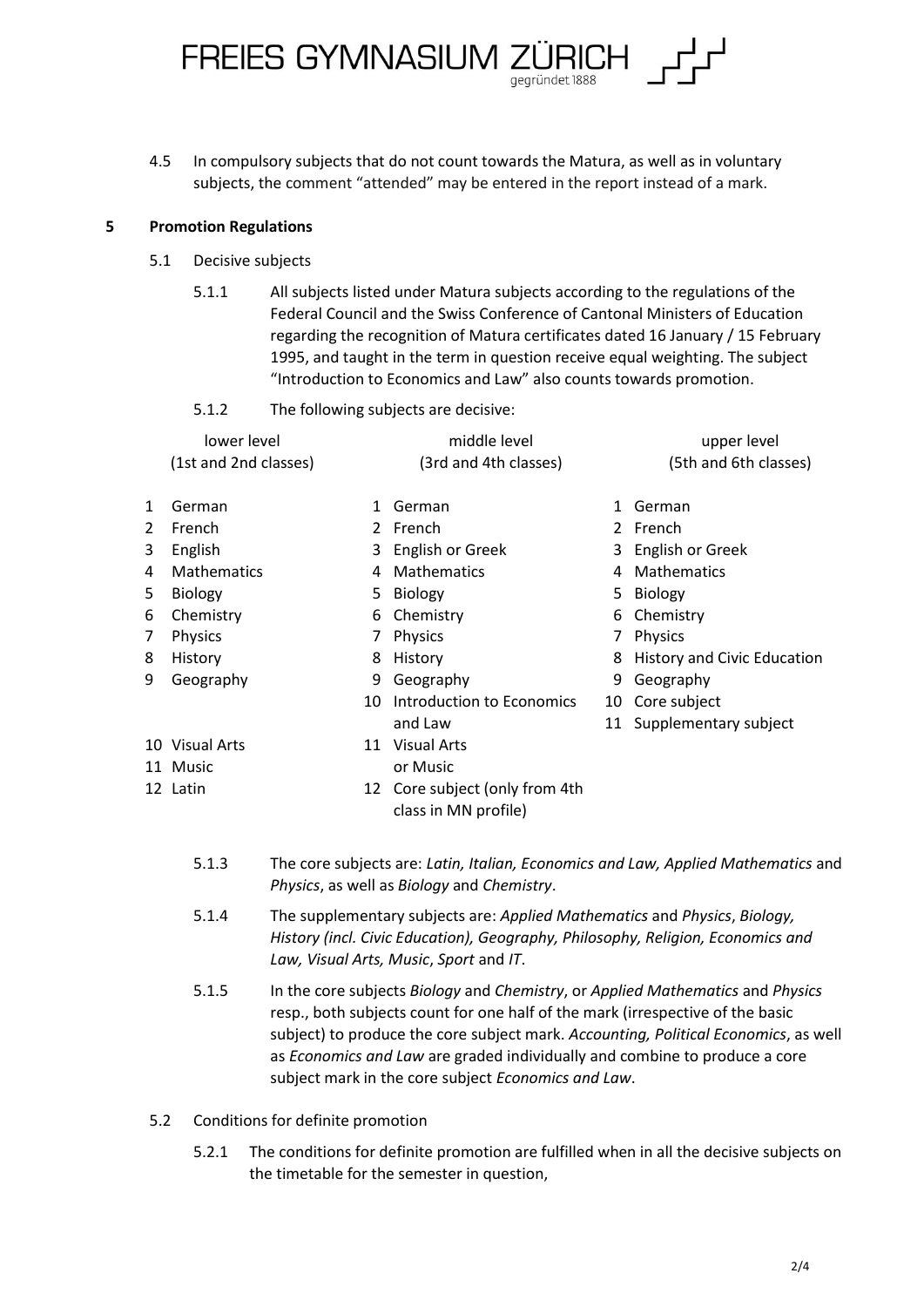

- a) the double sum of all marks under a 4 is not greater than the sum of all marks over a 4 and
- b) not more than three marks are under 4.
- 5.2.2 Up to and including the fifth classes, the promotion dates are the same as the report dates.
- 5.3 Provisional Promotion
	- 5.3.1 Students who do not fulfil the conditions for promotion (according to art. 5.2.1) are promoted provisionally.
	- 5.3.2 Students who again fail to fulfil the conditions for promotion in the next report must leave the class.
	- 5.3.3 Without repeating the class, students can only be provisionally promoted twice during the six years of the Gymnasium, once in the lower level (1st and 2nd classes) and once in the middle and upper level (3rd to 6th classes).
	- 5.3.4 The final opportunity for a student to be provisionally promoted is at the end of the 1st term of the fifth class; only students who can be definitely promoted are allowed to enter the Matura class
- 5.4 Repetition
	- 5.4.1 Students who have not been promoted and have been allowed to repeat the year are considered as definitely promoted in the new class. These students are only allowed one more provisional promotion in their school career.
	- 5.4.2 Students are only allowed to repeat a year once during their six years in the Gymnasium. Repeating the final year after failing to pass the Matura examination does not count as repetition.
	- 5.4.3 Should, in the event of repetition, the student's previous core subject or supplementary subject not be offered, the student must choose a new subject.

### **6 Further Conditions**

Neglecting any individual subject long term can lead to exclusion from the school, following a previous written warning.

#### **7 Decision-making Powers**

Decisions regarding promotion are made by the convention of all the subject teachers for the individual class.

In certain well-founded cases, the convention of subject teachers may decide to act in favour of the student and at variance with the regulations listed in articles 5.1, 5.2, 5.3 and 5.4.